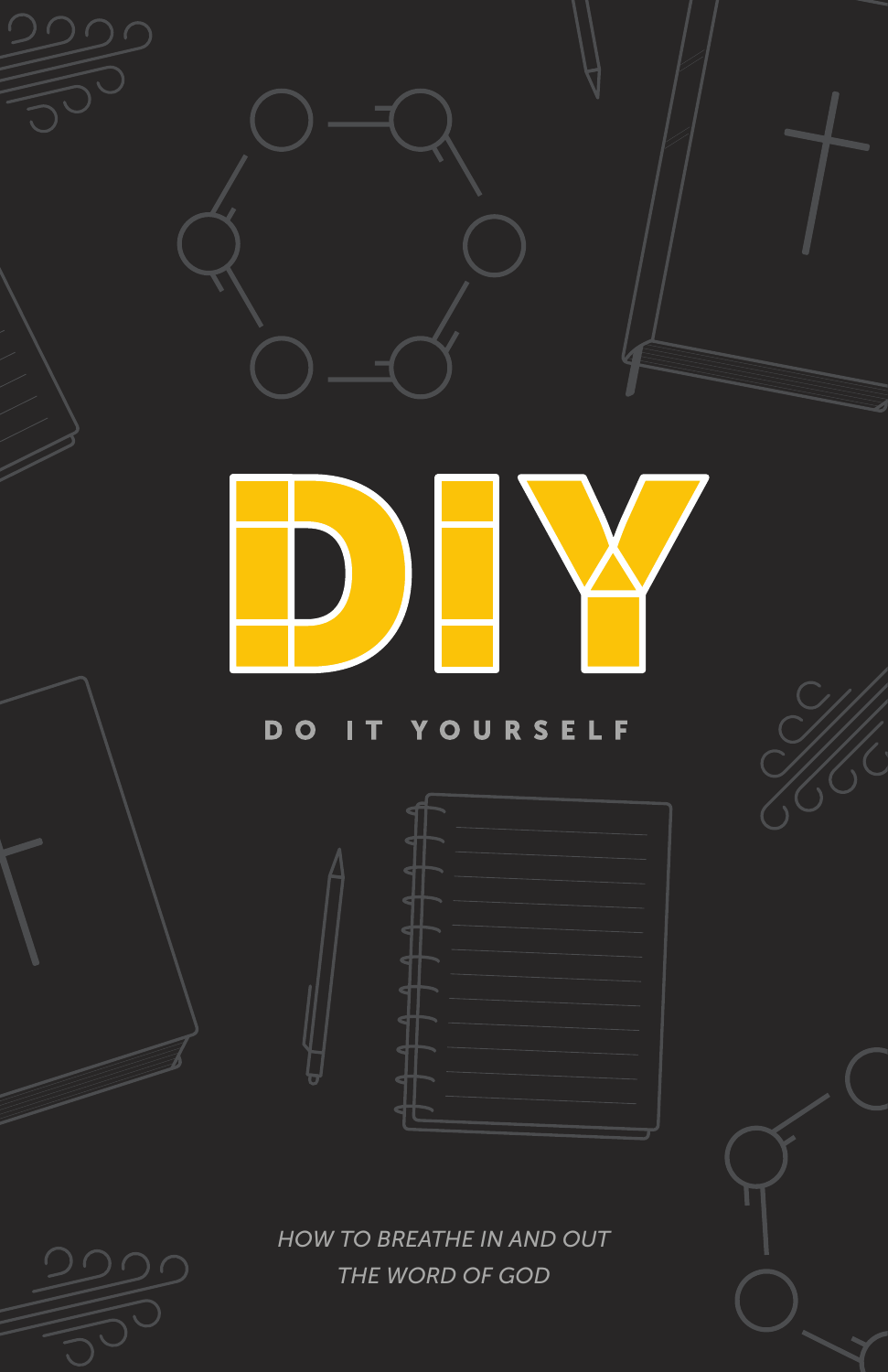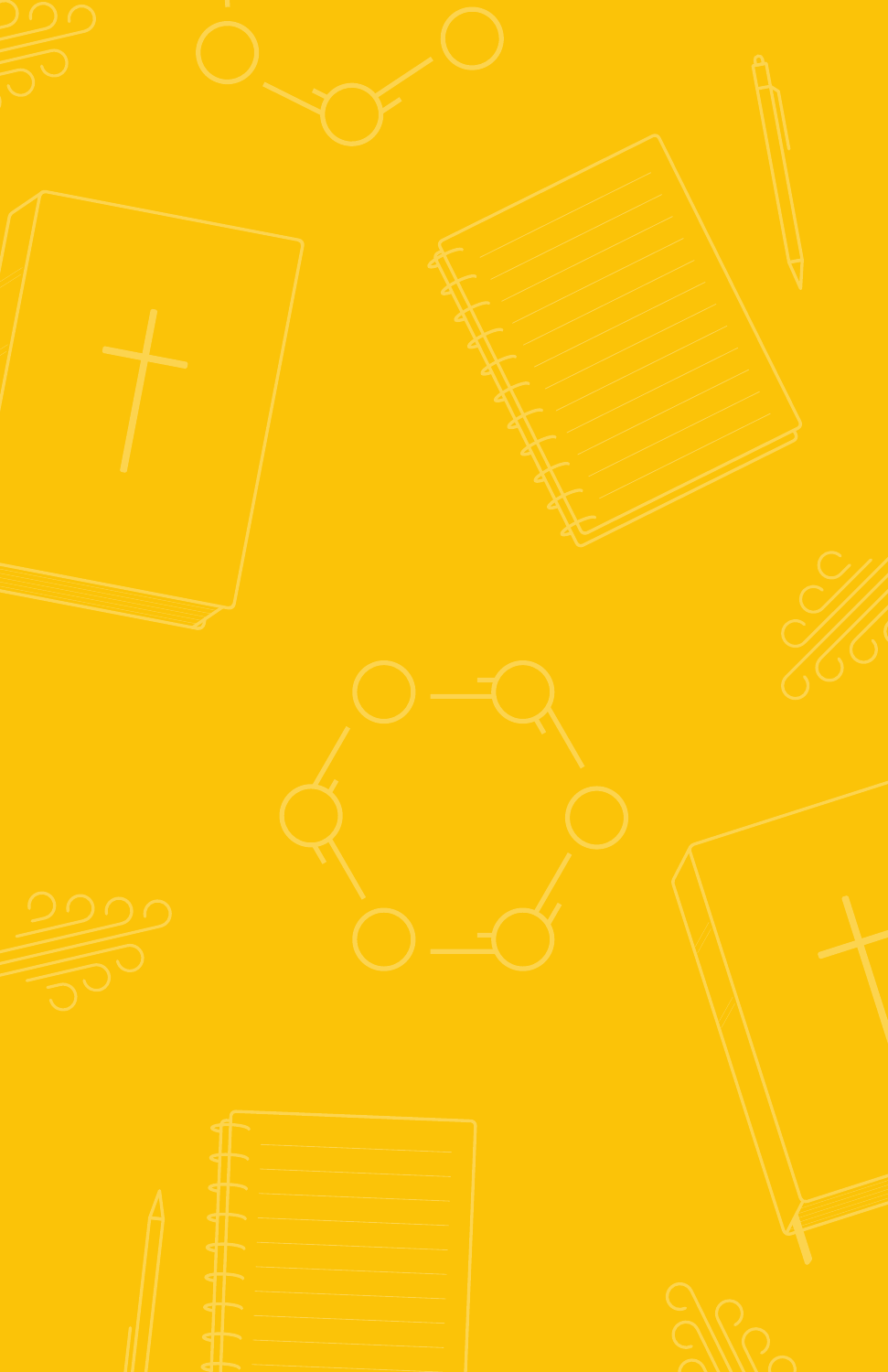As a church, we want to see people become fully devoted, spiritually mature, followers of Jesus who make disciples. This transforms and overflows into every aspect of our lives, but one way we can begin to go deeper is through allowing the Word of God to sink into our hearts.

Let's look at how to receive, study, and discuss scripture.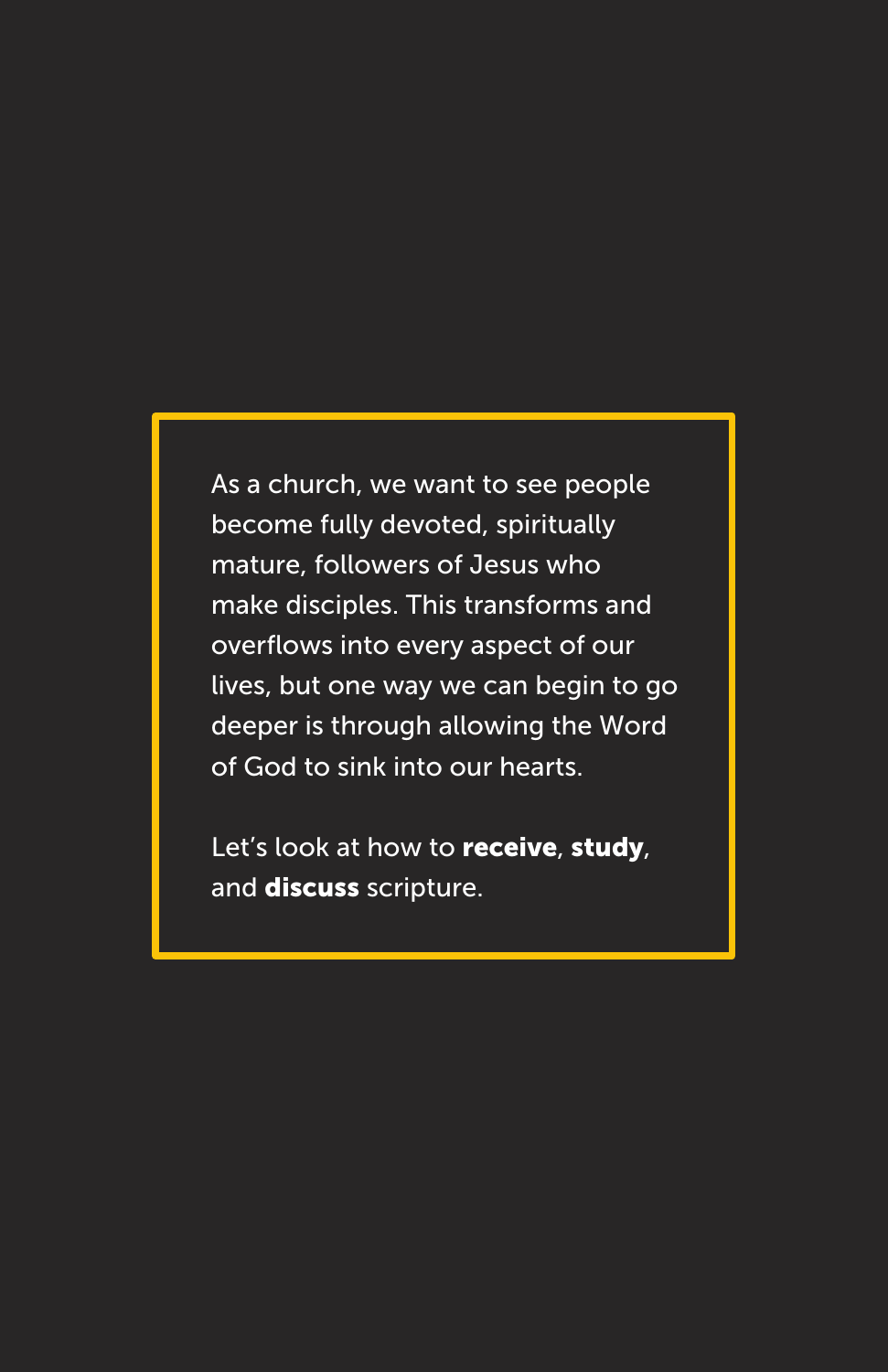### **RECEIVE**

The first thing to examine is how we take in information. Use this as a guide to help you process a message. Whether it's a Sunday sermon or a podcast, taking notes and reflecting will help to take us further than just hearing the Word.

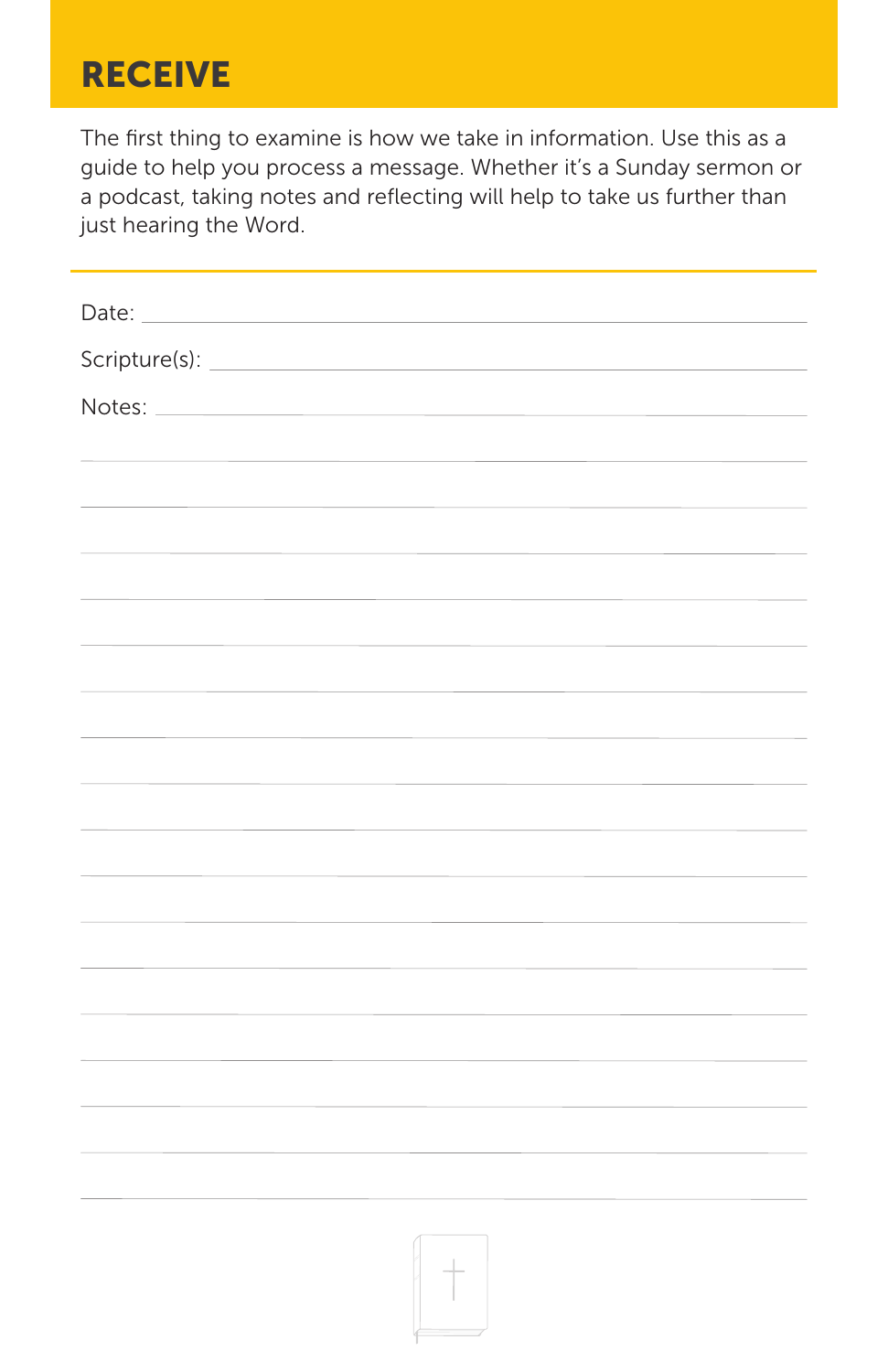|  |  | $\frac{1}{\sqrt{\frac{1}{1-\frac{1}{1-\frac{1}{1-\frac{1}{1-\frac{1}{1-\frac{1}{1-\frac{1}{1-\frac{1}{1-\frac{1}{1-\frac{1}{1-\frac{1}{1-\frac{1}{1-\frac{1}{1-\frac{1}{1-\frac{1}{1-\frac{1}{1-\frac{1}{1-\frac{1}{1-\frac{1}{1-\frac{1}{1-\frac{1}{1-\frac{1}{1-\frac{1}{1-\frac{1}{1-\frac{1}{1-\frac{1}{1-\frac{1}{1-\frac{1}{1-\frac{1}{1-\frac{1}{1-\frac{1}{1-\frac{1}{1-\frac{1}{1-\frac{1}{1-\frac{1}{1-\frac{$ |  |  |  |
|--|--|--------------------------------------------------------------------------------------------------------------------------------------------------------------------------------------------------------------------------------------------------------------------------------------------------------------------------------------------------------------------------------------------------------------------------|--|--|--|
|  |  |                                                                                                                                                                                                                                                                                                                                                                                                                          |  |  |  |
|  |  |                                                                                                                                                                                                                                                                                                                                                                                                                          |  |  |  |
|  |  |                                                                                                                                                                                                                                                                                                                                                                                                                          |  |  |  |
|  |  |                                                                                                                                                                                                                                                                                                                                                                                                                          |  |  |  |
|  |  |                                                                                                                                                                                                                                                                                                                                                                                                                          |  |  |  |
|  |  |                                                                                                                                                                                                                                                                                                                                                                                                                          |  |  |  |
|  |  |                                                                                                                                                                                                                                                                                                                                                                                                                          |  |  |  |
|  |  |                                                                                                                                                                                                                                                                                                                                                                                                                          |  |  |  |
|  |  |                                                                                                                                                                                                                                                                                                                                                                                                                          |  |  |  |
|  |  |                                                                                                                                                                                                                                                                                                                                                                                                                          |  |  |  |
|  |  |                                                                                                                                                                                                                                                                                                                                                                                                                          |  |  |  |
|  |  |                                                                                                                                                                                                                                                                                                                                                                                                                          |  |  |  |
|  |  |                                                                                                                                                                                                                                                                                                                                                                                                                          |  |  |  |
|  |  |                                                                                                                                                                                                                                                                                                                                                                                                                          |  |  |  |
|  |  |                                                                                                                                                                                                                                                                                                                                                                                                                          |  |  |  |
|  |  |                                                                                                                                                                                                                                                                                                                                                                                                                          |  |  |  |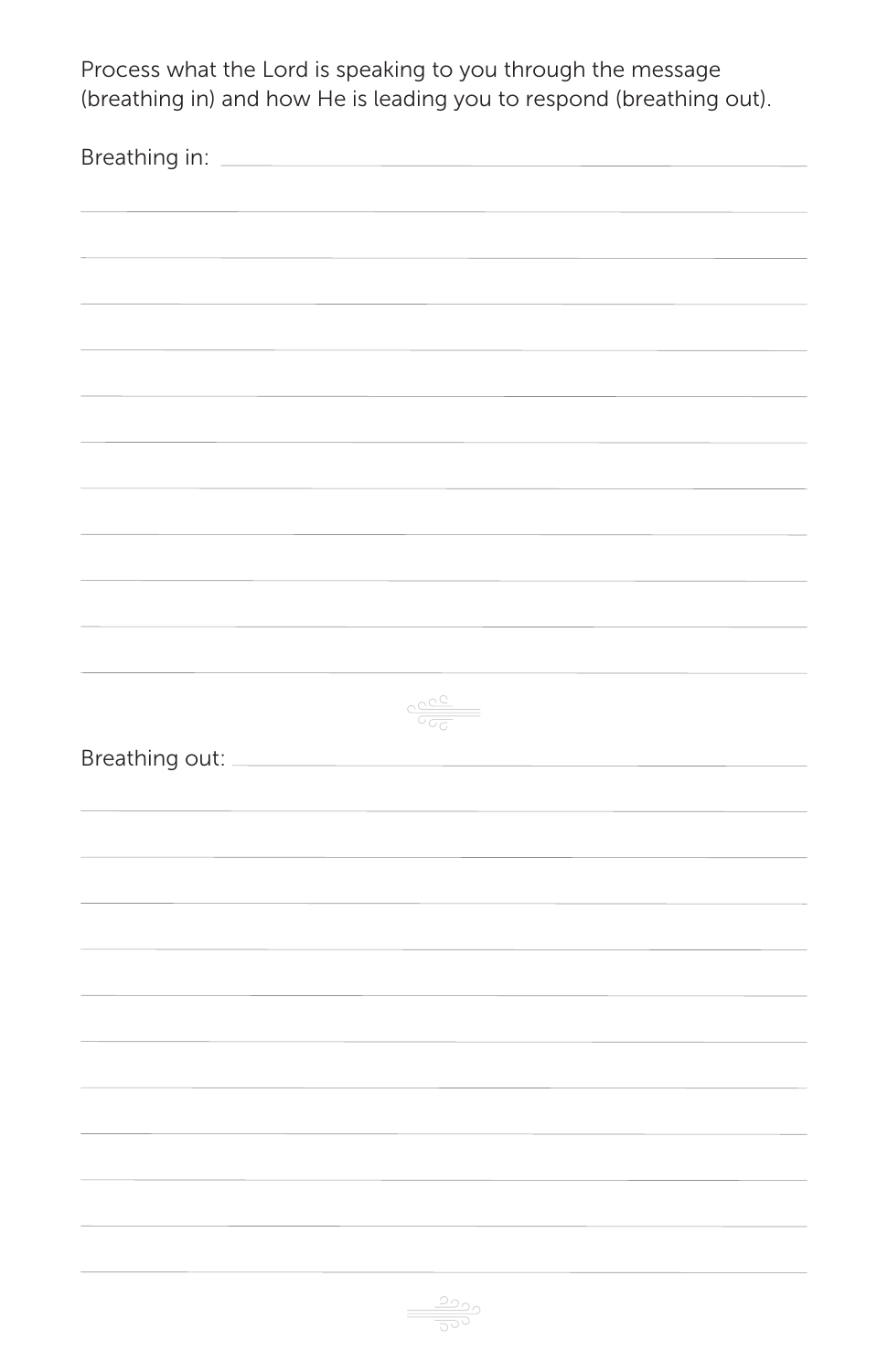# **STUDY**

The next step is to go back and study what you heard or read. Having a specific study method allows you to dig deeper into scripture (we listed the SOAP acronym as a model, but find what works best for you). Before you start, pray and ask the Holy Spirit to teach you. Read over the passage as many times as needed.

#### SOAP

Scripture: Write down the scripture and reference that stands out to you.

**Observation:** Write down any observations. These questions can help to guide you:

- Who is God? *(What does this text reveal about the nature of God?)*
- Who am I? *(What does this text reveal about yourself?)*
- What has God done? *(What does this text reveal about what God has done for us?)*
- Who have I become? *(What does this text reveal about your new identity in Jesus?)*

Application: How can you apply what you have read and observed in your own life?

**Prayer:** Write down a prayer in response to what the Lord has shown you.

| í.                |          |
|-------------------|----------|
| _______<br>ś<br>÷ |          |
| $\sim$            |          |
| ×,                | ________ |
| í                 |          |
| ÷<br>÷            |          |
| i                 |          |
| í,                |          |
| s.                |          |
| ×.<br>.,          |          |
|                   |          |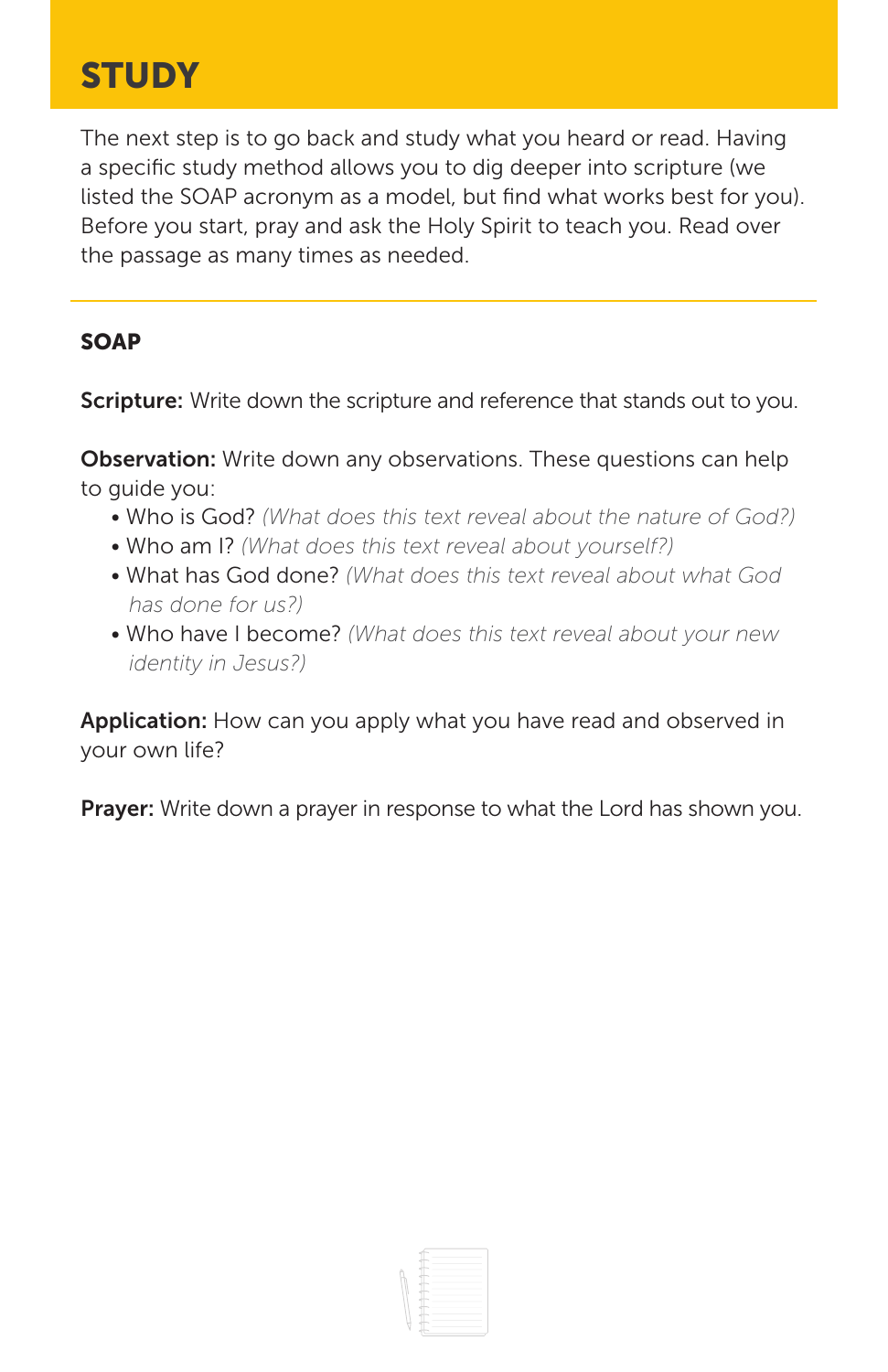## **DISCUSS**

Finally, we want to take what God has revealed to us and share it with others. The Discovery Bible Study method is useful for discussing scripture in a group setting or even one-on-one. Here's how it works:

Who: Natural communities—those who are already connected as friends or family are the best environments for Group Study What: Discovery, not teaching. Facilitators, not leaders. Let scripture lead the discussion and join in, rather than providing answers. How: Emphasize obedience and passing it on. It's important to obey God, not just acquire knowledge. Each Discovery Bible Study ends with a concrete response and intent to share.

#### Group Discussion

*Remember, this is facilitated, not lead. Anyone and everyone should be prepared and able to contribute.*

What are you thankful for right now? What are you stressed or worried about right now?

How did you do with the response last time? Whom did you tell?

#### *Read passage and summarize.*

What does this passage teach us about God or His plan?

What does this passage teach us about people—about us?

What are you doing well? What do you need to change? How can you respond and put it into practice this week? (Aim for concrete statements beginning with "I will...")

Who needs to hear this story?